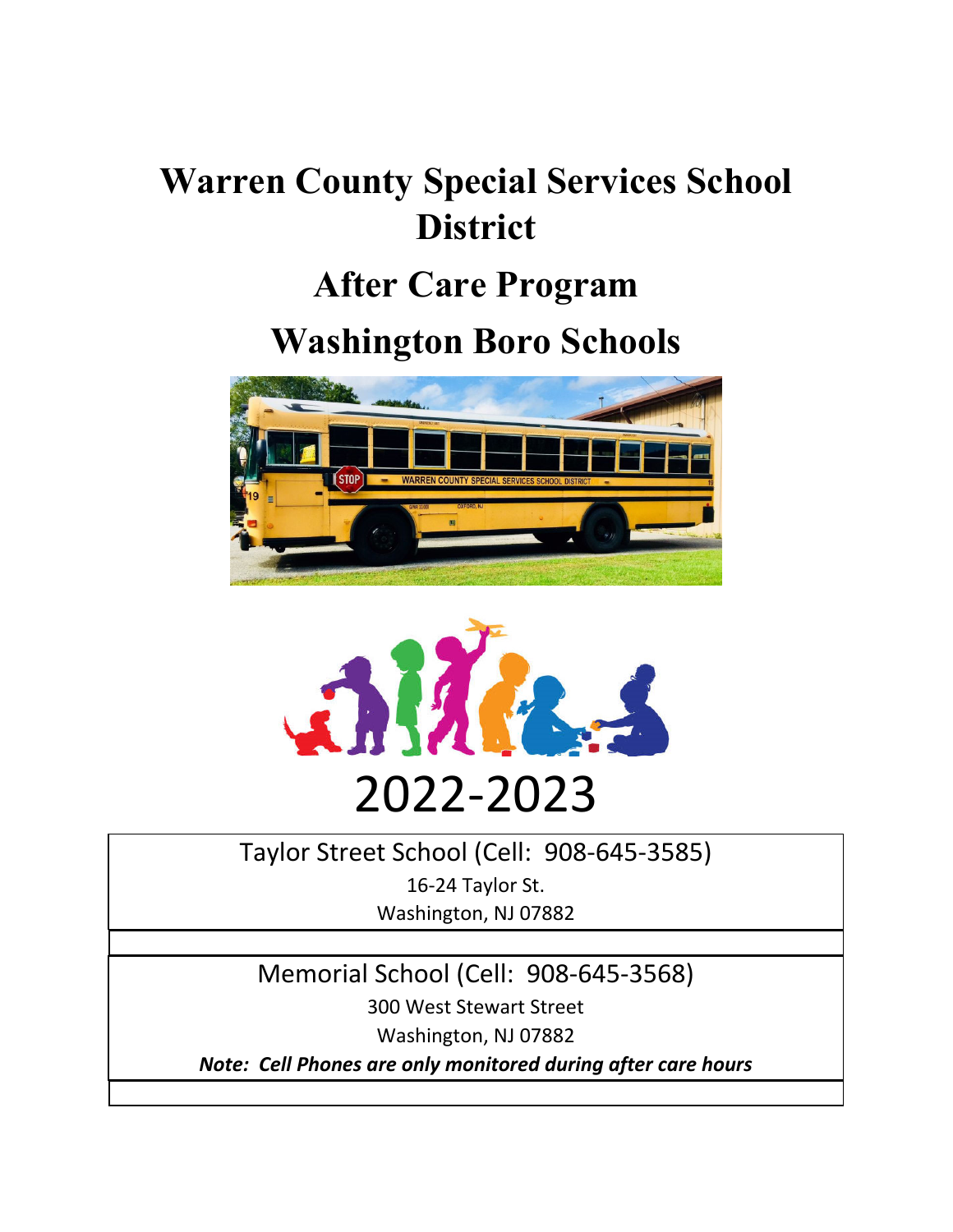# **Table of Contents**

WCSSSD reserves the right to alter the handbook at any time and without prior notice. Updated July 2022. Board Approval Pending July 2022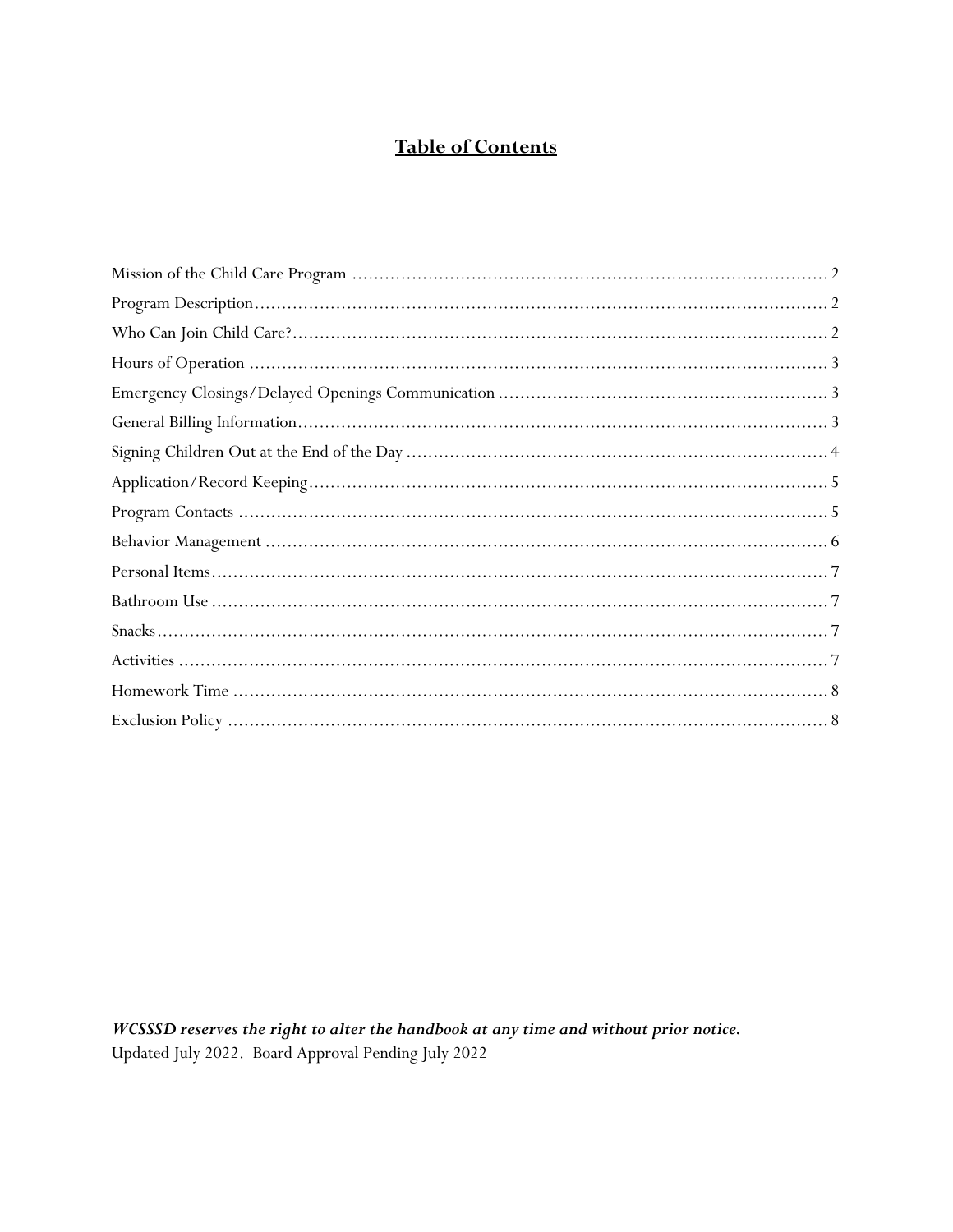#### **Mission of the Child Care Program**

The WCSSSD Aftercare Program at Washington Borough Schools is committed to assist parents after school hours by providing a safe, as well as fun, environment for the children.

- Children from pre-kindergarten to sixth grade will be supervised in a safe environment by adults employed by WCSSSD.
- Children will participate in outdoor/indoor activities.
- A childcare staff member will be available to offer limited homework assistance.

# **Program Description**

#### **After Care**

The After Care program is housed in the Taylor Street and Memorial Schools and runs from dismissal to 5:30 pm daily. Parents may send a snack for their child. Daily curriculum activities will vary. Homework assistance will be available, as needed. In addition, students have an opportunity to participate in table games or an indoor/outdoor activity, contingent upon weather and available staff; and view appropriate movies.

# **Who Can Join Child Care?**

Any child enrolled at Washington Borough School in grades PK-6 may attend the Child Care Program, provided the child is properly registered. If the application is not on file, the child may not attend.

- Applications are to be completed and on file for a child to attend.
- Applications can be received at any time, subject to capacity and waiting list.
- If an application cannot be located, then the child will be sent to the office and the parent will be called.
- Applications may and should be completed for emergency purposes.
- Applications must be re-submitted each year, so that information may be updated.
- Students attending the Child Care Program MUST demonstrate self-management skills. Personal aides cannot be provided to support students in the program.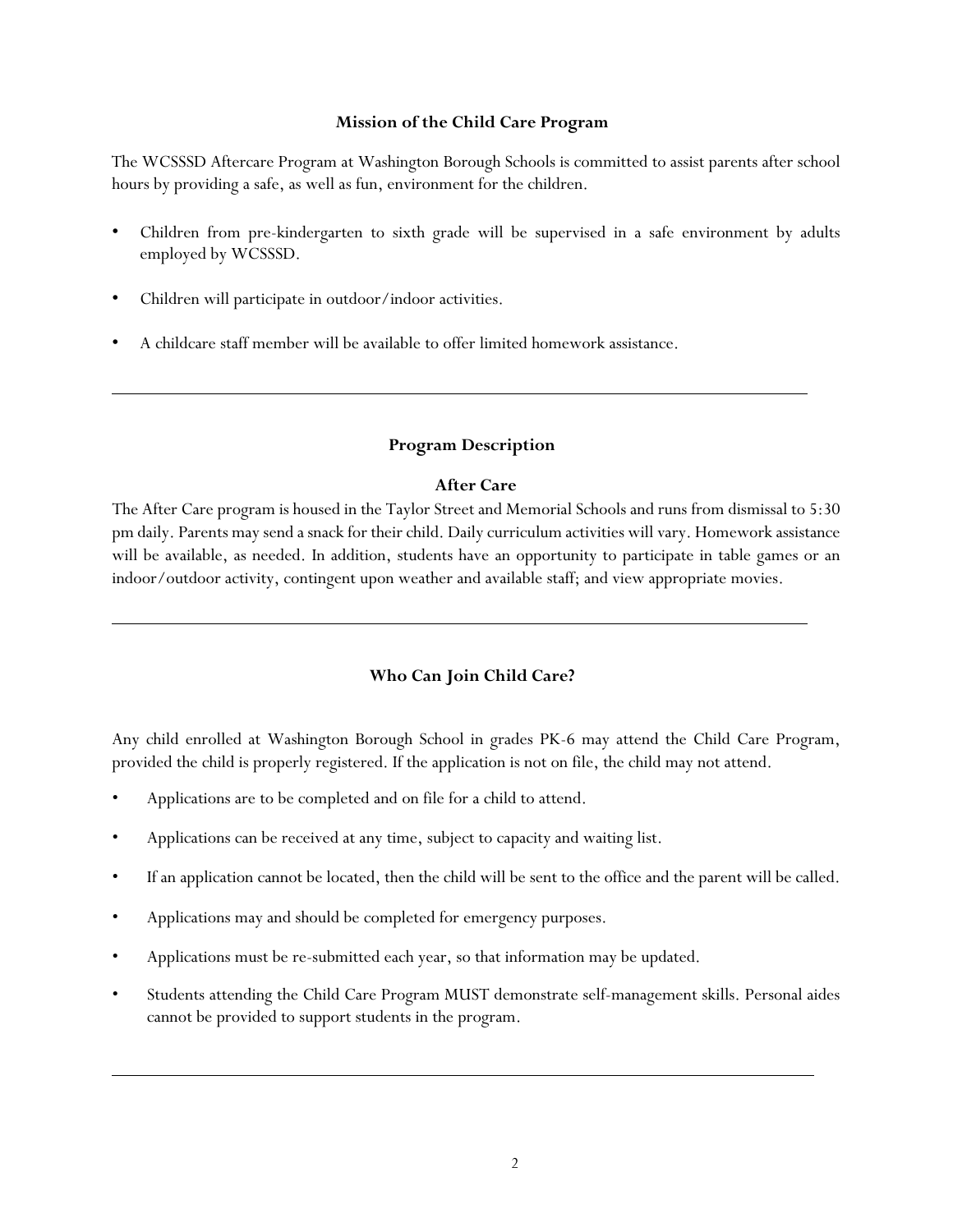# **Hours of Operation**

# **Normal School Operation**:

- Program operates from dismissal  $-5:30$  pm
- Planned early dismissal  $-5:30$  pm (except as noted below)

# **After Care, Will Not Operate on the Following Days:**

- Unplanned early dismissal or emergency closings.
- If the first days of the school year are early-dismissal days, After Care will not operate on the first (up to) three such days. *Note for 2022-23 – the program will not operate on September 6 and 7.*
- The day preceding Thanksgiving, Winter Recess and Spring Recess; the last day of school.

#### *Special Reminders:*

- After Care, will not operate on days when school closes early due to an Emergency.
- If the school is closed, then so is the Child Care Program.

# **Emergency Closings/Delayed Openings Communication**

Consult with your school regarding emergency closings.

# **General Billing Information**

- a. WCSSSD: \$220 fee for each month September through May, \$70 for June (additional fee may apply to pay with credit card or EFT at discretion of the provider).
- b. All fees are due and payable on the 15th of each month prior to the month of service.
- c. As this is a parent-paid program, the child may be excluded from Child Care if payments are late.
- d. **A \$1.00 per minute fee/per child will be charged for children picked up after 5:30 pm. All late charges will be included in the monthly bill (minimum \$5.00 charge). Parents who consistently (3 times) pick up their child(ren) late will be asked to find childcare more suitable to their personal time schedule.**
- e. Child Care bills that are not paid before the 1<sup>st</sup> day of any month may result in a child being excluded from the program, and after 45 days, the bill may be referred to a collection agency.
- f. Any unpaid balances must be paid prior to participating.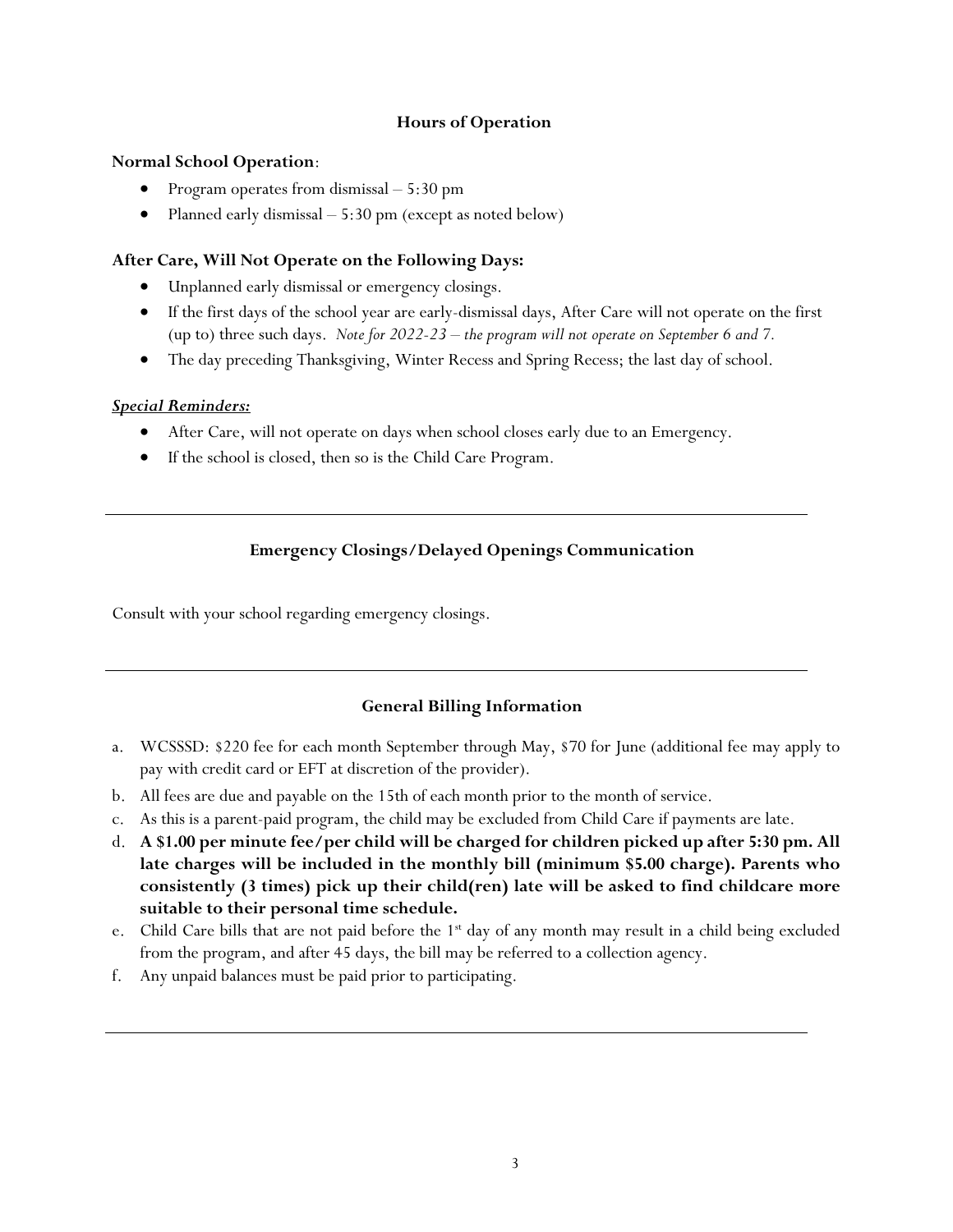# **Signing Children Out at the End of the Day**

#### **Ring Aftercare bell at Door or Call the school cell phones listed on the cover**

#### A. General Information

- 1. Parent(s)/guardian(s) may sign a child out of the daily program unless there are legal documents to the contrary.
- 2. A parent may make arrangements to have another person pick up their child(ren) providing arrangements are made in advance and Child Care staff has been notified.
- 3. When children are signed out, the parent(s)/ guardian(s) must sign their name and note the time. Children may not leave the program unless they are properly signed-out as we are legally responsible for that student.
- 4. Staff members may not sign out students.

# B. Alternate Sign-Out list

- 1. The parents have the option to list a variety of friends, family, and neighbors that may sign-out the child.
- 2. Those mentioned on the list may be asked for picture identification.
- 3. The parent(s)/guardian(s) does not need to send in a letter once a name is on the Alternate Sign- Out List. However, a note is helpful to the Child Care Staff.
- 4. Only adults (18+) may sign children out unless an Underage Pickup Approval Consent form is provided.
- 5. Parents may revise the list as often as they like.

#### C. Alternate Contacts

Alternate contacts are people listed by the parent/guardian that will be contacted in case an emergency arises and the parents are unable to be contacted. Alternate contacts may also sign children out.

# D. Alternate Sign Out Contacts

Alternate Sign-Out contacts have permission to sign-out a child. Alternate Sign-Outs will be contacted in case of an emergency.

#### E. Emergency Sign-Out Contacts

Adults not mentioned on the list may also pick up children providing a note from the parent/ guardian is given in advance. The person picking up the child may not bring the note in; the parent of the child being picked up must sign the note; note may be faxed in, but not e-mailed.

# F. Verbal Permission for Sign-Out

Verbal permission by a parent/guardian for someone else to pick up their child is acceptable when the parents contact the Child Care Director directly by phone.

# G. Department of Child Protection and Permanency

If the parent/guardian has not picked up the child by 5:40 pm or communicated with the staff regarding their delay, the staff will attempt to call the alternate contact. If by 6:30pm the staff is unable to contact the parent/guardian, alternate contact, or other relative known to the child, they will call DCP&P. The staff is required by law to contact DCP&P when the parent/guardian or alternate contact has not picked up the child within one hour following dismissal.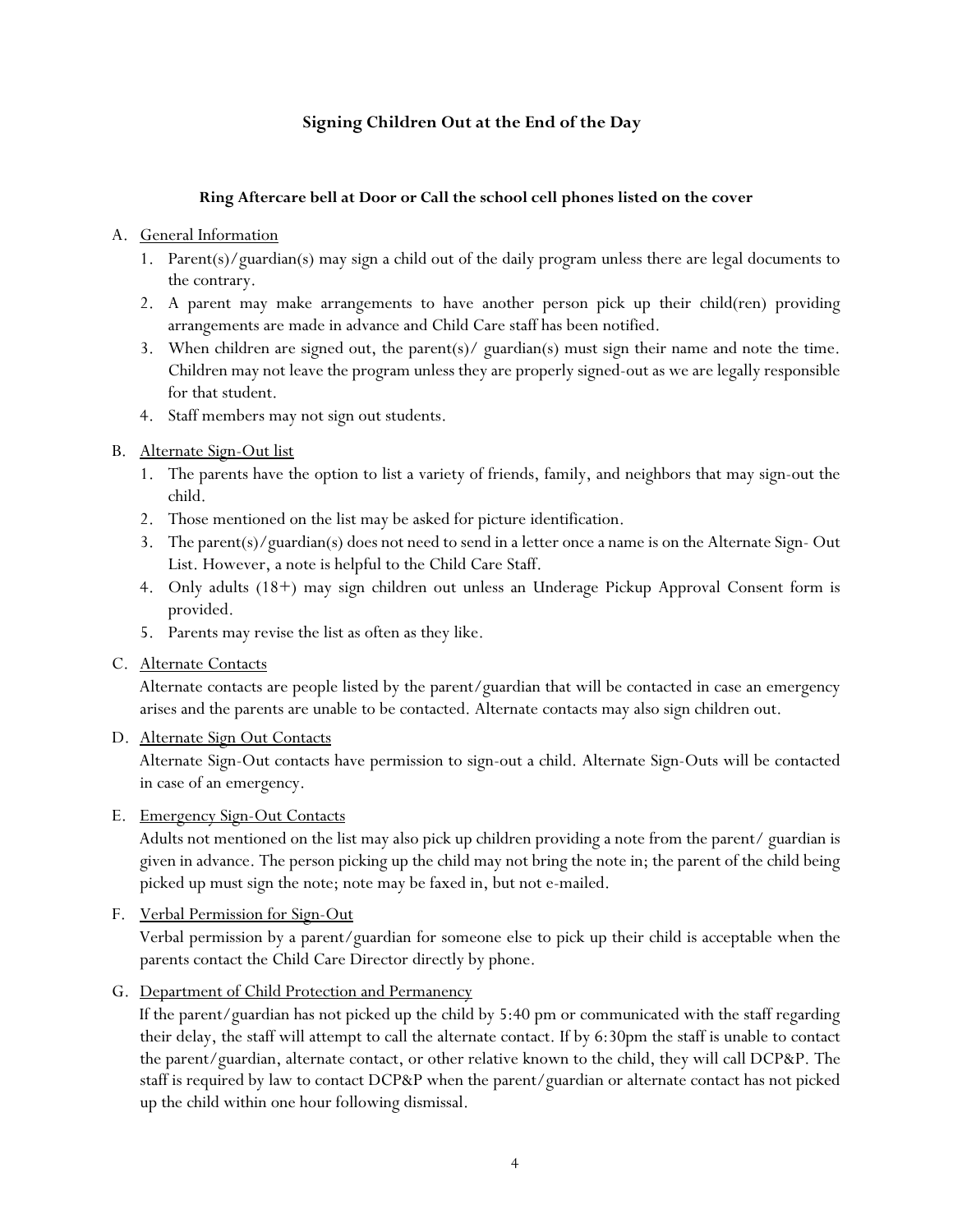# **Application/Record Keeping**

#### A. Application

This form lists student's name, home address, home, work and cell phone numbers of the parent(s)/guardian(s) as well as alternate contact information. This sheet is to be used in case of an emergency and a parent must be contacted. Alternate contacts are used when both parents cannot be reached, and all attempts are made to contact them (excluding e-mail). This sheet is to be filled out by the parent/guardian and returned. Parents/ guardians may wish to submit additional information such as cell phone numbers or additional alternate contacts.

#### B. Attendance Records

Each day when the children arrive to the program, attendance will be taken. Each day's attendance form also acts as the sign-out form. To sign-out your child(ren) please find their name on the list, sign your name, and note the time you are picking- up your child.

#### C. Alternate Sign-Out Contact Form

The parent(s)/guardian(s) have the option to list a variety of friends, family, and neighbors that may sign-out the child. Those mentioned on the list may be asked for picture identification. The parent( $s$ )/ guardian(s) do not need to send in a letter that an adult from the list will be picking up the child. Parent(s)/ guardian(s) may revise the list as often as they like. Only one sheet per family is needed. This sheet is also filled out by the parent and returned. The alternate Sign-Out Sheet is kept in a binder with the General Information Sheet.

#### **Program Contacts**

- After 3:00 PM and until 5:30 PM the program may be contacted by calling the Child Care Locations cell phone listed on the cover. The Child Care Staff carry the Child-Care cell phone during all operational hours.
- Other methods that may be used to reach the program are mail and faxing. The address and number are noted below.

Janet Cunningham, Coordinator 682 Oxford Road, Oxford, NJ 07863 Office Phone #: 908-223-7275

Communication between parents and the Child Care staff is key to the safety and positive experience your child will get from the program.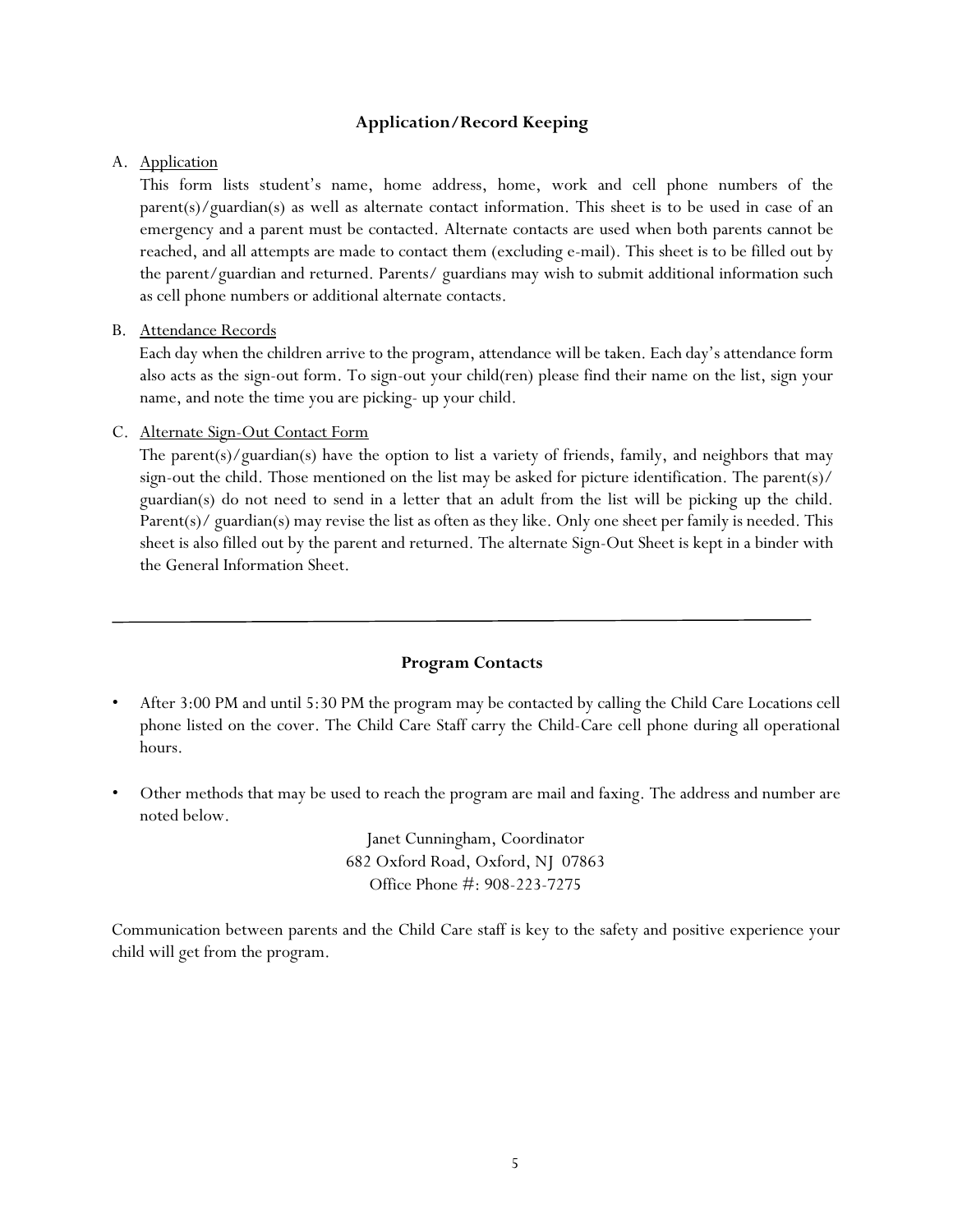# **Behavior Management**

*Our goal is to provide a safe and respectful environment for all the students. Children will be participating in fun and safe activities that help develop self-esteem and social interactions.* 

- Children are to abide by the same daytime school rules and regulations mandated by Washington Borough Schools during before or after care programs.
- Respect to adults and to other students are of great importance. Swearing/cursing or threats of any type will not be tolerated.
- Disciplinary issues will be addressed with the student privately and on an individual basis or circumstance. If the same type of offense continues, the appropriate parent will be notified in writing as to the issues and action taken by a staff member.

# *The following consequences may be taken, but not necessarily in the following order.*

- Think About It Time Students may be requested to sit out of an activity for a short time if behavior becomes physically disruptive. Prior to resuming the activity, a staff member will sit and discuss the occurrence and/or make recommendations or suggestions.
- A staff member in the care program may be required to speak with an administrator concerning a student's misbehavior in order to gain insight as to the issues of the day.
- If behavior by the student remains unchanged or becomes repeatedly disruptive, the student will be required to be limited to a non-participative activity.
- The parents will be contacted, either by phone or personal contact.
- Disrespectful behavior will not be tolerated. The student will be required to take time to think about their actions.
- If after the interventions noted above the student continues to demonstrate disruptive behavior, the childcare director will complete a discipline report detailing the child's behavior. The report will be forwarded to the parent(s)/guardian(s) and school administrator.
- If a child cannot follow Child Care behavioral expectations and directions, they may be suspended from the program.
- Children are able to use personal technology devices (i.e. iPads, cell phones, etc.) for school appropriate games, music, and homework. However, children are NOT permitted to take videos or pictures during before or after care for any reason.
- Behavioral expectations are the same as during the school day.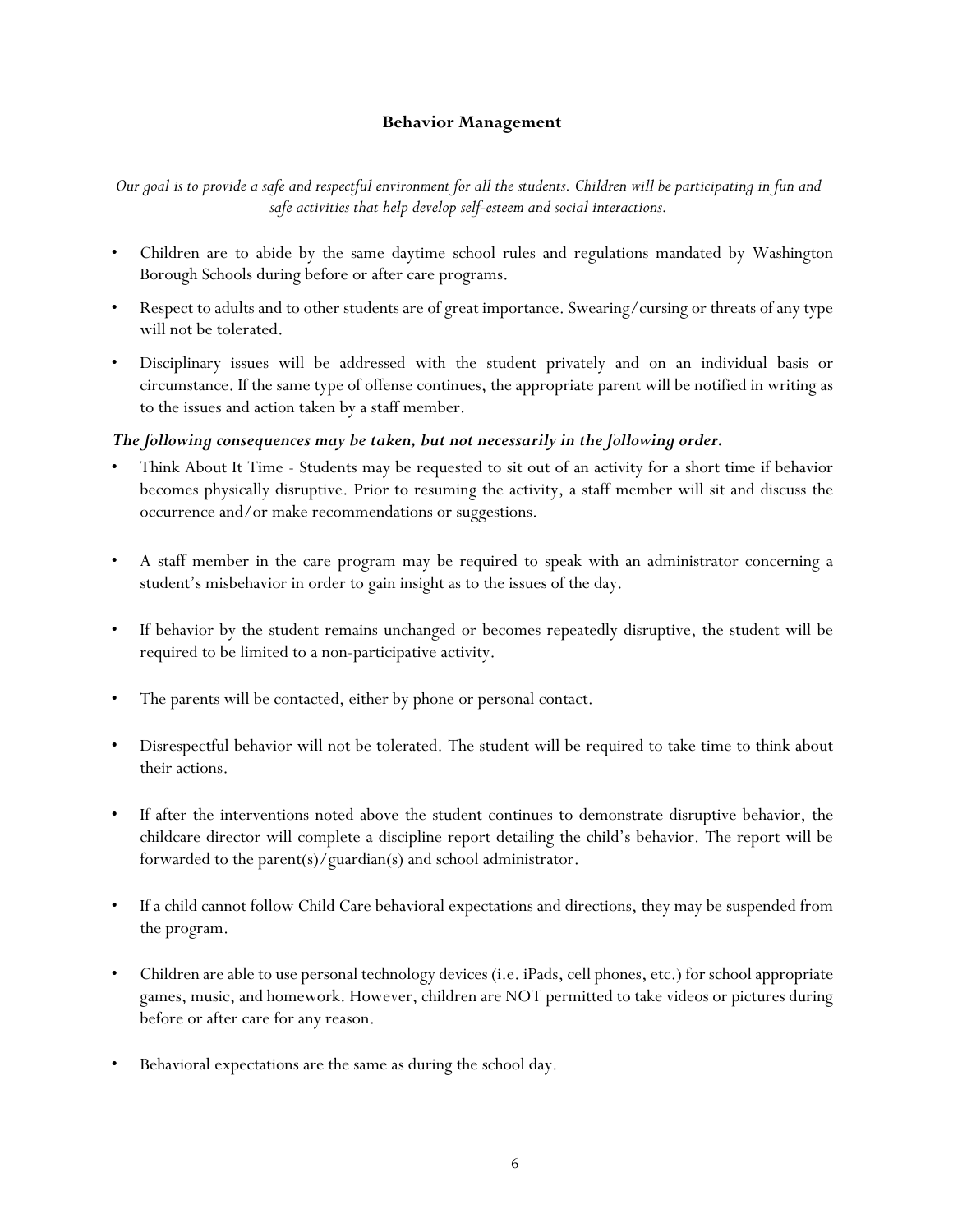#### **Personal Items**

Children are permitted to bring personal items/ toys to be used during playtime. Please be aware the childcare program and childcare personnel are not responsible for lost, missing, or stolen items.

#### **Bathroom Use**

Children may use the bathroom or get a drink of water at any time. Younger children will use the buddy system. Students attending the program must be fully potty-trained and able to utilize the bathroom facilities independently.

#### **Snacks**

- a. Children must wash their hands prior to snack
- b. Children are not permitted to share their own snacks from home, as it could cause an allergic reaction. An example of this would be a student bringing in a snack made with peanut oil and sharing it with someone allergic to peanuts.

#### **Activities**

The After Care program is committed to providing activities that are fun and aid in the development of children's creativity and physical ability, while at the same time increasing self-esteem and social interactions. The program makes use of the school's available space outdoors, basketball courts, and fields. Arts/crafts and coloring will be available to the children, as well as games.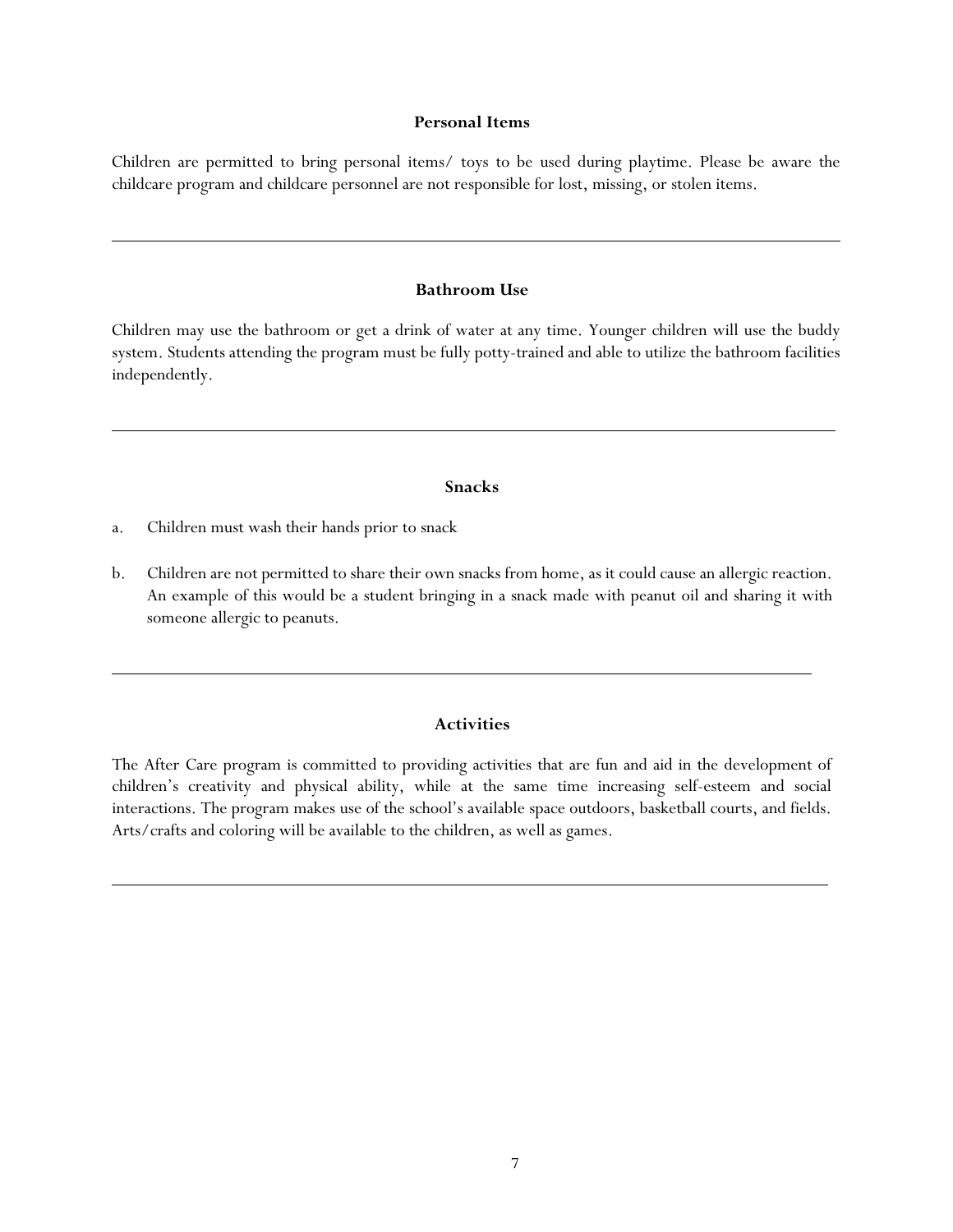#### **Homework Time**

Homework time will be offered to all children. The Child Care staff cannot force children to do homework, but all students are welcome to participate. At least one staff member will be available to assist children in completing homework.

- Children may work on schoolwork during Homework Time, however, Homework Time is the only time a staff member will be available to assist.
- Homework Time can also be used as a silent reading period.
- Staff members are to "assist" children, but do not have the time to tutor a child.
- Homework Time will usually begin after a play period and snack. This gives children a chance to unwind from a long day in the classroom.
- During Homework Time children are to be quiet, unless asking for assistance or helping another child.

#### **Exclusion Policy**

All the children in the Aftercare Program are entitled to a safe, supervised, and supportive environment while in our care. Staff will use positive reinforcement, consistency in following routines, and enforcing reasonable limitations as tools to avoid unwanted behaviors. Our goal as a staff team is always to help children develop and maintain self-control in the group activities & settings with which they are presented. Staff members shall not: a) discipline children for failing to eat or sleep or for soiling themselves, b) withhold active play as a means of discipline unless the child's actions or behavior present a danger to themselves or others, c) use hitting, shaking, or any form of corporal punishment, d) use abusive language, ridicule, harsh, humiliating, or frightening treatment or other forms of emotional punishment, e) engage in or inflict any form of abuse and/or neglect, f) withhold food, emotional responses, stimulation, or the opportunities for rest or sleep, or g) require a child to remain silent/inactive for an inappropriately long period of time for the child's age. When a child does exhibit unwanted behavior, the child will be warned and given an explanation of why such behavior is unacceptable. Should the behavior persist, the child may be separated from his/her peers for a time appropriate to the child's age, to cool down and have a more in depth discussion with a staff member. The child so removed will either be under the supervision of another staff member or continuously visible to a staff member. If the behavior still continues, a discipline report will be written, then emailed to parents in a timely manner. Serious behavior infractions may warrant an immediate report and even a phone call requesting pick-up. Ongoing inappropriate behavior, uncontrollable tantrums/angry outburst, chronic disrespect of other students and/or staff, consistently not obeying site rules, or any ongoing verbal or physical abuse of other students/staff will result in suspension from the program until a conference can be arranged with the Coordinator to discuss an action plan. Immediate expulsion from the program would be necessary if: a) a child is deemed by program staff to be at risk of causing injury to him/herself, other children, or staff members b) if a parent exhibits verbal abuse to staff, especially in front of enrolled children, or c) if a parent threatens physical violence or shows intimidating actions toward staff members. With the exception of Immediate Causes for Expulsion, if remedial actions do not improve behaviors, the child's parent/guardian will be advised in writing with a specific timeframe and behavior expectations for continued enrollment through email. This timeframe will be of sufficient time to allow parent/guardian to seek alternative care in